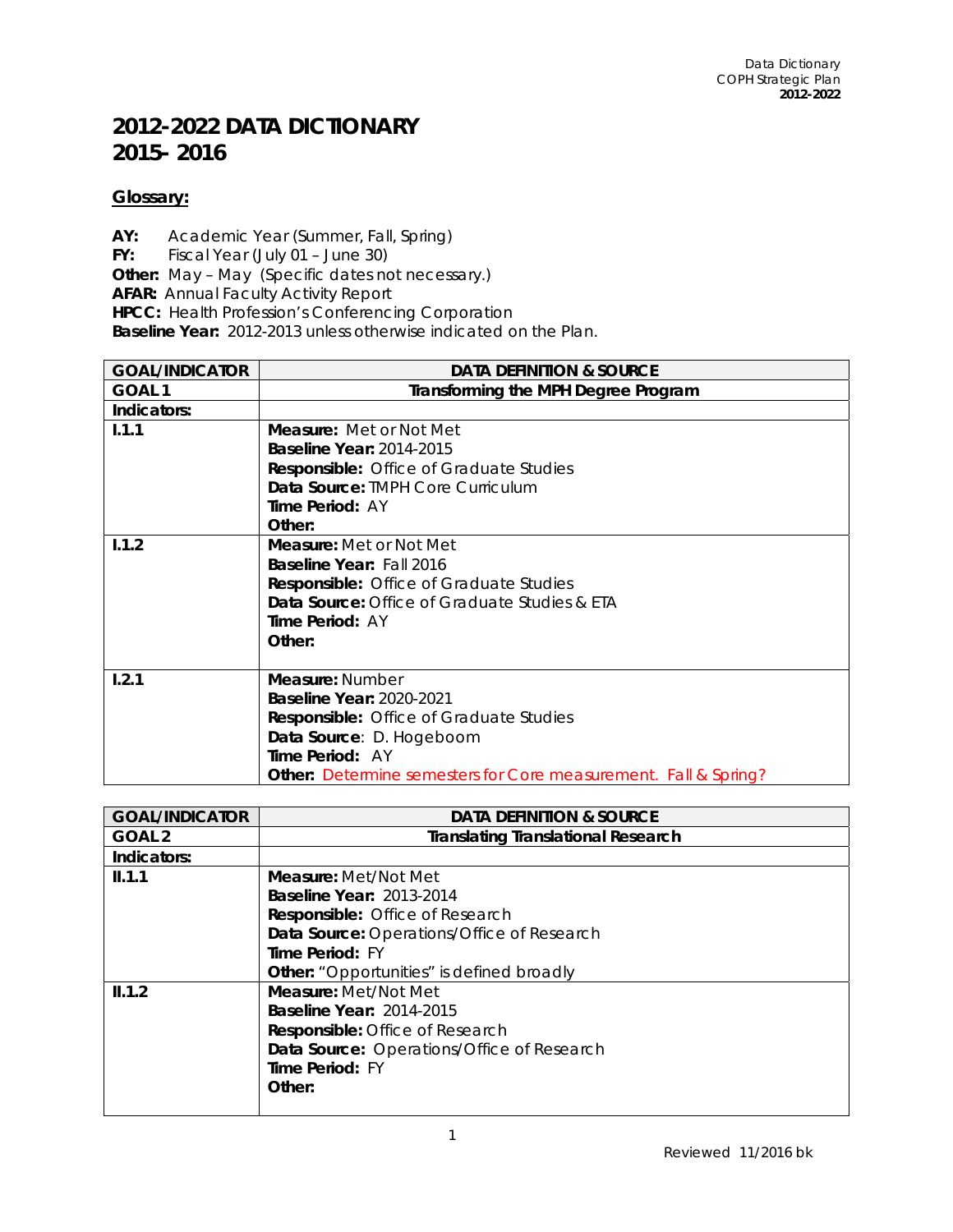| II.2.1 | <b>Measure:</b> Average number of publications per tenure/tenure track        |
|--------|-------------------------------------------------------------------------------|
|        | Baseline Year: 2012-13                                                        |
|        | Responsible: BK                                                               |
|        | Data Source: AFARS                                                            |
|        | Time Period: May - May                                                        |
|        | <b>Other:</b> Do not count Abstracts and Technical Reports. Do count Reviews, |
|        | Editorial, Commentary.                                                        |
|        | Note: Count all faculty publications. Divide by headcount of Tenured and      |
|        | Tenure-track faculty from submitted AFARS.                                    |

| II.2.2 | <b>Measure:</b> Number National/International Presentations                  |
|--------|------------------------------------------------------------------------------|
|        | Baseline Year: 2012-13                                                       |
|        | Responsible: BK                                                              |
|        | Data Source: AFARS                                                           |
|        | Time Period: May - May                                                       |
|        | Other: Count ranked and non-ranked faculty                                   |
| II.2.3 | Measure: Number                                                              |
|        | <b>Baseline Year: 2013-2014</b>                                              |
|        | Responsible: Office of Research (Dr. Daley/Dr. Adams?)                       |
|        | Data Source: AFARS; Dept/Ctr Rpts                                            |
|        | Time Period: May - May                                                       |
|        | Other: "Community" encompasses local - international.                        |
|        | e.g. White papers, policy briefs                                             |
| II.3.1 | Measure: Number of submitted proposals only. (community and auxiliaries)     |
|        | <b>Baseline Year: 2012 - 2013</b>                                            |
|        | Responsible: Office of Research                                              |
|        | Data Source: Office of Research. Pam Sundown and Sandy Miller                |
|        | Time Period: FY                                                              |
|        | <b>Other:</b> "Community" encompasses local – international. The proposal    |
|        | internal form has checkbox to assist with data-gathering. Also, keywords are |
|        | used to screen for community-related proposals.                              |
|        |                                                                              |
| II.3.2 | <b>Measure:</b> Number of funded community proposals, plus auxiliaries.      |
|        | Baseline Year: 2012-13                                                       |
|        | Responsible: Office of Research/Operations                                   |
|        | Data Source: Office of Research. Pam Sundown and Sandy Miller                |
|        | Time Period: FY                                                              |
|        | <b>Other:</b> "Community" encompasses local – international.                 |
|        |                                                                              |

| <b>GOAL/INDICATOR</b> | <b>DATA DEFINITION &amp; SOURCE</b>                                          |
|-----------------------|------------------------------------------------------------------------------|
| GOAL <sub>3</sub>     | <b>Enhancing System Capacity</b>                                             |
| Indicators:           |                                                                              |
| III.1.1               | <b>Measure: Number of Conferences</b>                                        |
|                       | Baseline Year: 2012-13                                                       |
|                       | <b>Responsible: Operations</b>                                               |
|                       | Data Source: AFARS; Dept/Ctr Rpt/ HPCC Annual Report                         |
|                       | Time Period: May - May + July 1st to June 30th (FY)                          |
|                       | <b>Other:</b> Conference = Any conference the COPH initiates alone, or in    |
|                       | collaboration or partnership with another entity with our name in the title. |
|                       |                                                                              |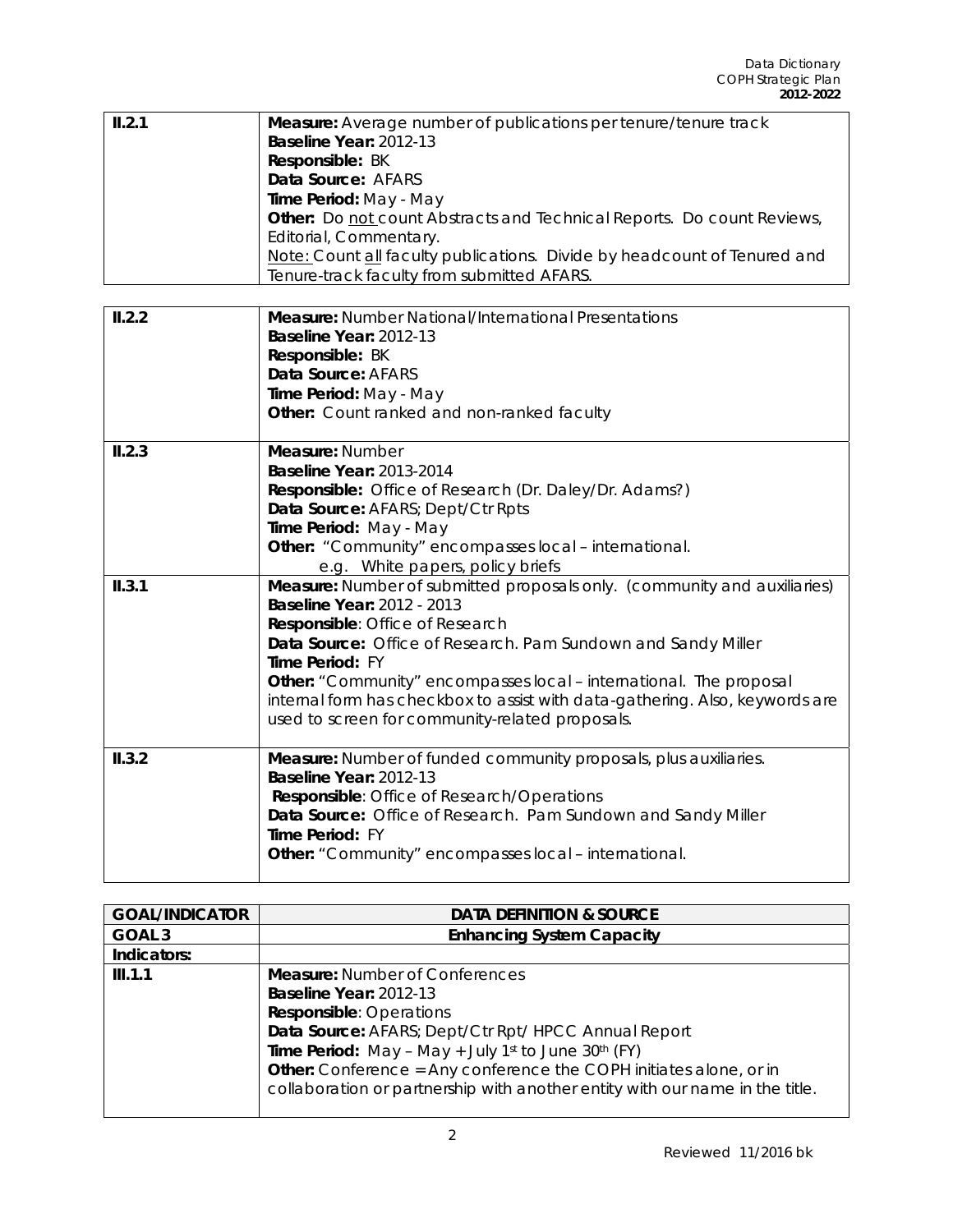| III.1.2 | <b>Measure: Number of Attendees</b><br>Baseline Year: 2013-14<br>Responsible: Operations/BK<br>Data Source: AFARS; Dept/Ctr Rpt; HPCC Annual Report<br>Time Period: May - May<br>Other: Watch for double reporting on AFARS and Dept/Ctr Rpts                                                                                                                                                                                                                                                                                                   |
|---------|-------------------------------------------------------------------------------------------------------------------------------------------------------------------------------------------------------------------------------------------------------------------------------------------------------------------------------------------------------------------------------------------------------------------------------------------------------------------------------------------------------------------------------------------------|
| III.1.3 | Measure: Number of completed certificates not taken as part of a degree<br>program<br>Baseline Year: 2012-13<br>Responsible: Office of Graduate Studies/Operations/DH<br>Data Source: WRS report 'Graduate Certificates"<br>Time Period: AY<br><b>Other:</b> "Non-Degree" = not in a degree program at time certificate was<br>earned (began and completed certificate outside degree-seeking<br>program).                                                                                                                                      |
| III.1.4 | Measure: Total number of DrPH applicants<br>Baseline Year: 2012-13<br>Responsible: Office of Graduate Studies/DH<br>Data Source: SOPHAS<br>Time Period: AY<br>Other: Number may span two SOPHAS cycles. Include any application<br>where SOPHAS fee was paid and decision rendered (even withdrawal).<br>Does not include DrPH apps that switch degrees during application process.                                                                                                                                                             |
| III.1.5 | Measure: Total number of DrPHs enrolled<br>Baseline Year: 2012-13<br>Responsible: Office of Graduate Studies/DH<br>Data Source: Active Student Report from combined HART & WRS reports.<br>Time Period: Fall only<br>Other: Active student is defined as enrolled in the current term or previous<br>two terms (HART definition).                                                                                                                                                                                                               |
| III.1.6 | Measure: Total number of online degree MPH applicants<br>Baseline Year: 2012-13<br>Responsible: Office of Graduate Studies/DH<br>Data Source: SOPHAS<br>Time Period: AY<br><b>Other:</b> Include all applying to an online MPH degree programs. Do not<br>include Executive Program (EPH) applicants. Applicants may span SOPHAS<br>cycles.                                                                                                                                                                                                     |
| III.1.7 | Measure: Total number of active online degree MPH students<br>Baseline Year: 2012-13<br>Responsible: Office of Graduate Studies/DH<br>Data Source: Active Student Report from combined HART & WRS reports.<br>Time Period: Fall only<br>Other: Active student is defined as enrolled in the current term or previous<br>two terms (HART definition). Online students identified by their online MPH<br>Concentration OR by the "Online" student flag in the COPH database (this<br>to catch all EPI online students - self funded and in-state) |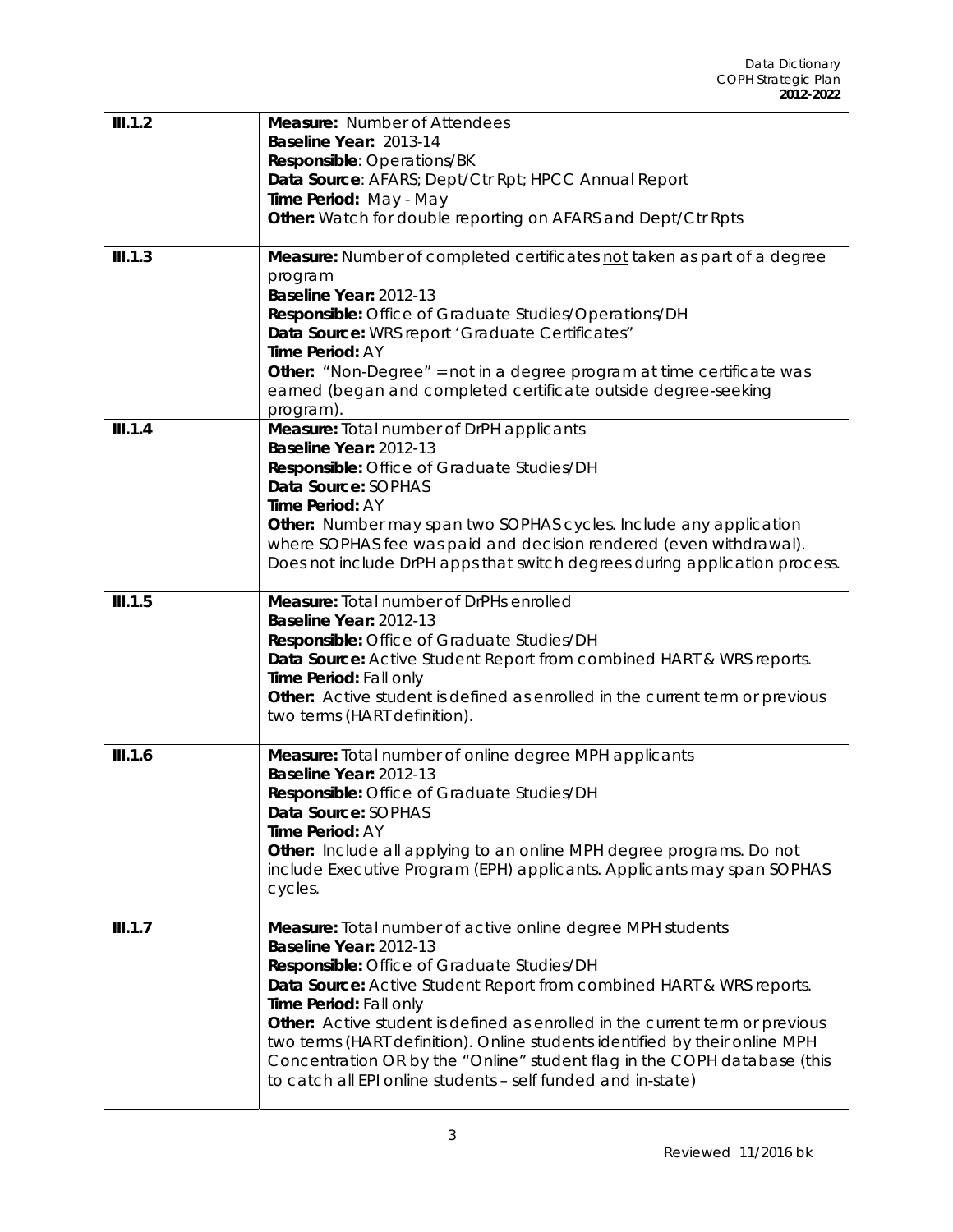| III.2.1 | Measure: Number<br>Baseline Year: 2013-14<br><b>Responsible: Operations</b><br>Data Source: Dept/Ctr Rpt<br>Time Period: FY<br><b>Other:</b> Case definition needed. "General public" & location & parameters.                                                                                                                                                                                                                                            |
|---------|-----------------------------------------------------------------------------------------------------------------------------------------------------------------------------------------------------------------------------------------------------------------------------------------------------------------------------------------------------------------------------------------------------------------------------------------------------------|
| III.3.1 | <b>Measure:</b> Met or Not Met<br>Baseline Year: 2013-14<br>Responsible: Operations<br>Data Source: Dept/Ctr Rpt<br>Time Period: FY<br>Other:                                                                                                                                                                                                                                                                                                             |
| III.3.2 | <b>Measure: Number of initiatives</b><br>Baseline Year: 2013-14<br>Responsible: International Programs/USF Health<br>Data Source: Dept/Ctr Rpt/AFAR/HPCC Rpt.<br>Time Period: May - May<br>Other: Do not count Study Abroad. Count Distance Learning Online<br>Degrees. Is a certificate not embedded in a degree considered an<br>initiative?                                                                                                            |
| III.3.3 | <b>Measure:</b> Number of participants<br>Baseline Year: 2013-14<br>Responsible: International Programs/USF Health (Office of Research?)<br>Data Source: Dept/Ctr Rpt - for certificates: D. Hogeboom<br>Time Period: May - May/AY<br>Other: Do not count Study Abroad. Count Distance Learning Online<br>degree-seeking students in foreign countries. Include certificates not<br>embedded in degree programs for online students in foreign countries. |
| III.4.1 | <b>Measure: Number of initiatives</b><br>Baseline Year: 2013-14<br><b>Responsible: Operations</b><br>Data Source: Dept/Ctr Rpt/AFAR/HPCC Rpt.<br>Time Period: May - May<br>Other: Professional includes "lay' Public Health persons. Include online<br>initiatives. Count non-degree earned certificates?                                                                                                                                                 |
| III.4.2 | <b>Measure:</b> Number of attendees<br>Baseline Year: 2013-14<br><b>Responsible: Operations</b><br>Data Source: Dept/Ctr Rpt/AFAR/HPCC Rpt.<br>Time Period: May - May<br>Other: check AFARS against DCRs for duplication, or missing data.                                                                                                                                                                                                                |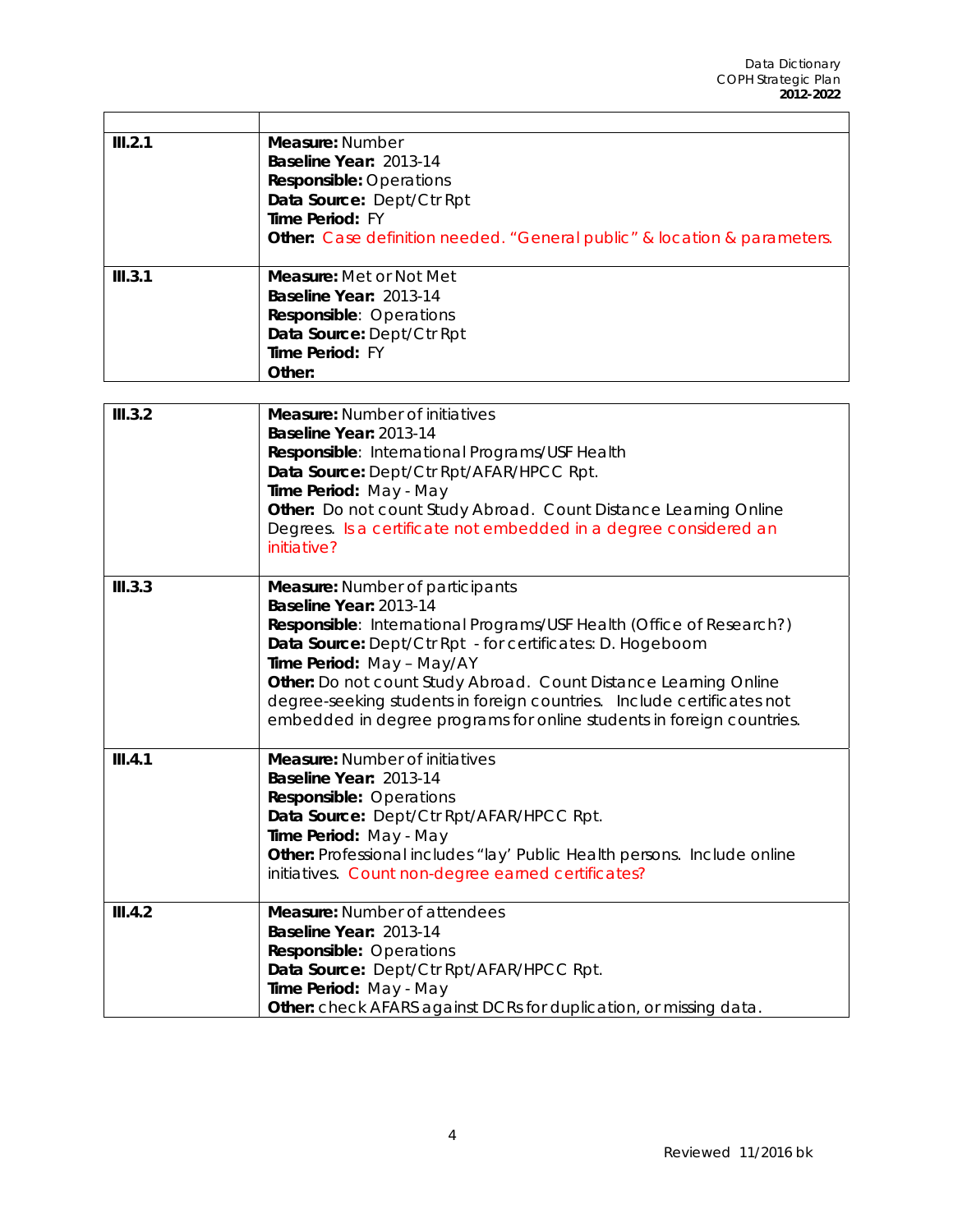| <b>GOAL/INDICATOR</b> | <b>DATA DEFINITION &amp; SOURCE</b>                                           |
|-----------------------|-------------------------------------------------------------------------------|
| <b>GOAL 4</b>         | <b>Our People</b>                                                             |
| Indicators:           |                                                                               |
| IV.1.1                | Measure: Number of programs                                                   |
|                       | Baseline Year: 2013-14                                                        |
|                       | Responsible: Faculty Affairs/Operations                                       |
|                       | Data Source: Faculty Affairs Annual Rpt./ETA                                  |
|                       | Time Period: FY                                                               |
|                       | Other:                                                                        |
| IV.1.2                | Measure: Number of programs                                                   |
|                       | Baseline Year: 2013-14                                                        |
|                       | Responsible: Faculty Affairs/Operations                                       |
|                       | Data Source: Faculty Affairs Annual Rpt.                                      |
|                       | Time Period: FY                                                               |
|                       | Other:                                                                        |
| IV.1.3                | Measure: Number of programs                                                   |
|                       | Baseline Year: 2013-14                                                        |
|                       | <b>Responsible:</b> Faculty Affairs/Operations                                |
|                       | Data Source: Faculty Affairs Annual Rpt.                                      |
|                       | Time Period: FY                                                               |
|                       | Other: Count new and current faculty and staff" as an aggregate.              |
|                       | Definition: professional development program: a COPH                          |
|                       | Coordinated and/or sponsored program with content other than teaching         |
|                       | and research. Example: skills in writing; communication; conflict resolution; |
|                       | negotiating; mentoring.                                                       |
| IV.1.4                | Measure: Met/Not Met                                                          |
|                       | Baseline Year: 2013-14                                                        |
|                       | Responsible: Faculty Affairs/Operations                                       |
|                       | Data Source: Faculty Affairs Annual Rpt.<br>Time Period: FY                   |
|                       | Other:                                                                        |
| IV.1.5                | Measure: Met/Not Met                                                          |
|                       | Baseline Year: Fall 2016                                                      |
|                       | Responsible: Faculty Affairs/Operations                                       |
|                       | Data Source: Faculty Affairs Annual Rpt.                                      |
|                       | Time Period: FY                                                               |
|                       | Other:                                                                        |
| IV.2.1                | Measure: Met/Not Met                                                          |
|                       | Baseline Year: 2013-14                                                        |
|                       | Responsible: P.Knaus                                                          |
|                       | Data Source: P. Knaus                                                         |
|                       | Time Period: FY                                                               |
|                       | Other:                                                                        |
| IV.2.2                | Measure: Met/Not Met                                                          |
|                       | Baseline Year: 2013-14                                                        |
|                       | Responsible: P. Knaus                                                         |
|                       | Data Source: P. Knaus                                                         |
|                       | Time Period: FY                                                               |
|                       | Other:                                                                        |
|                       |                                                                               |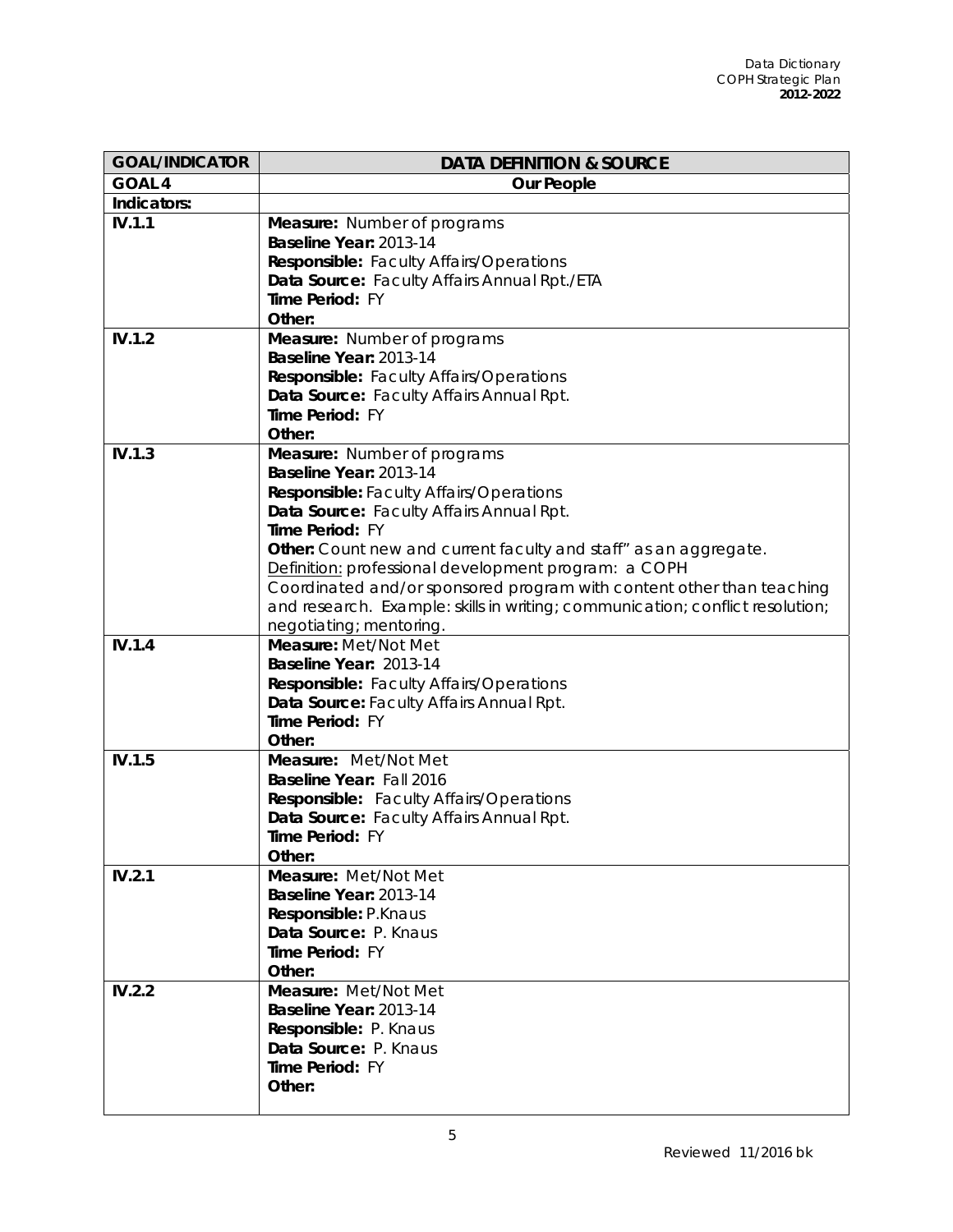| IV.2.3 | Measure: Met/Not Met                                                                                                                              |
|--------|---------------------------------------------------------------------------------------------------------------------------------------------------|
|        | <b>Baseline Year: Spring 2015</b><br>Responsible: P. Knaus                                                                                        |
|        | Data Source: P. Knaus                                                                                                                             |
|        | Time Period: FY                                                                                                                                   |
|        | Other:                                                                                                                                            |
|        |                                                                                                                                                   |
| IV.3.1 | Measure: Measure within each category the number of events. Examples<br>of Events: Length of Service Reception; Dean's Coffees; Harvest Luncheon; |
|        | Holiday Luncheon.                                                                                                                                 |
|        | Baseline Year: 2013-14                                                                                                                            |
|        | Responsible: BK                                                                                                                                   |
|        | Data Source: Operations                                                                                                                           |
|        | Time Period: AY                                                                                                                                   |
|        | Other: Community-building events are COPH sponsored and/or<br>coordinated events that include all staff and faculty.                              |
|        | 2015-2016: Length of Service(1); Dean's Coffees (4); Halloween Party (1);                                                                         |
|        | Harvest Luncheon (1); Holiday Luncheon (1); Grad convocation (3);                                                                                 |
|        | Undergrad pinning (2); Riverside Picnic (1); DLS receptions (5)                                                                                   |
|        | Note: As of late 2015, Dean's Coffees are suspended until further notice.                                                                         |
| IV.4.1 | Measure: Met/Not Met                                                                                                                              |
|        | Baseline Year: Fall 2014                                                                                                                          |
|        | <b>Responsible:</b> Faculty Affairs/Operations                                                                                                    |
|        | Data Source: P. Knaus/J. Lake<br>Time Period: FY                                                                                                  |
|        | Other:                                                                                                                                            |
|        |                                                                                                                                                   |
| IV.4.2 | Measure: Met/Not Met                                                                                                                              |
|        | Baseline Year: By Fall 2021-2022                                                                                                                  |
|        | Responsible: Faculty Affairs/Office of Graduate Studies<br>Data Source: P. Knaus/Office of Graduate Studies                                       |
|        | Time Period: FY                                                                                                                                   |
|        | Other: Grad/Undergrad                                                                                                                             |
|        |                                                                                                                                                   |
| IV.4.3 | <b>Measure: Met/Not Met</b>                                                                                                                       |
|        | Baseline Year: By Fall 2015<br>Responsible: P. Knaus                                                                                              |
|        | Data Source: P. Knaus/J. Lake                                                                                                                     |
|        | Time Period: FY                                                                                                                                   |
|        | <b>Other: Biennially</b>                                                                                                                          |
| IV.4.4 | Measure: Met/Not Met                                                                                                                              |
|        | <b>Baseline Year: 2014 - 2015</b>                                                                                                                 |
|        | <b>Responsible:</b> Diversity Committee                                                                                                           |
|        | Data Source: P. Knaus/J. Lake/Monday Letter<br>Time Period: FY                                                                                    |
|        | Other:                                                                                                                                            |
| IV.4.5 | Measure: Met/Not Met                                                                                                                              |
|        | Baseline Year: By Fall 2015                                                                                                                       |
|        | Responsible: Diversity Committee                                                                                                                  |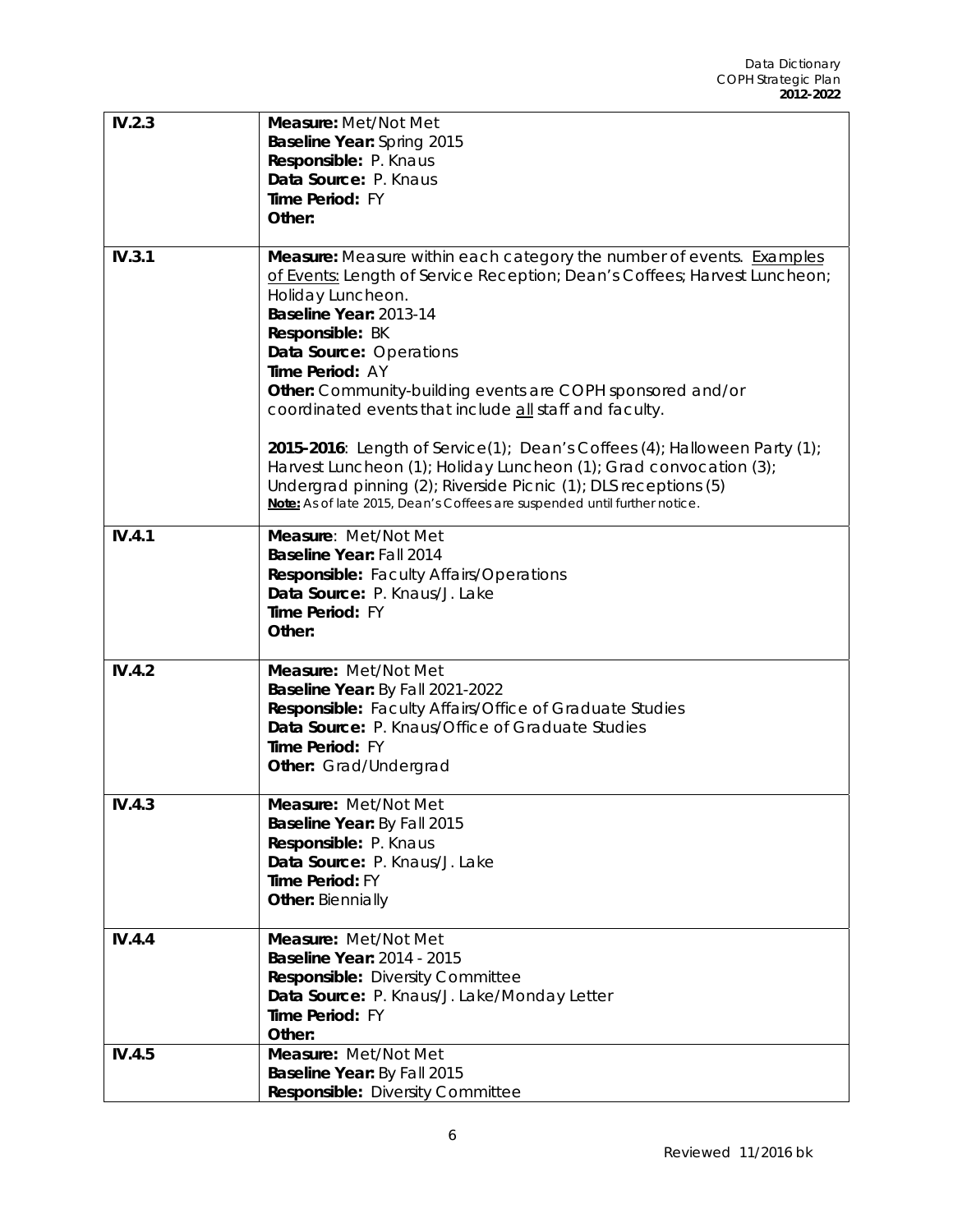|        | Data Source: P. Knaus/J. Lake/R. Jalil<br>Time Period: FY                            |
|--------|--------------------------------------------------------------------------------------|
|        | Other:                                                                               |
|        |                                                                                      |
| IV.4.6 | Measure: Number of students from underrepresented groups as defined by<br>USE's FAP. |
|        | <b>Baseline Year: By Fall 2022</b>                                                   |
|        | <b>Responsible:</b> Faculty Affairs/HR/Office of Graduate Studies                    |
|        | Data Source: InfoCenter                                                              |
|        | Time Period: AY                                                                      |
|        | Other:                                                                               |
| IV.4.7 | Measure: Number of faculty from underrepresented groups as defined by                |
|        | USF's EAP.                                                                           |
|        | Baseline Year: By Fall 2022                                                          |
|        | Responsible: Faculty Affairs/HR                                                      |
|        | Data Source: University Equity Accountability Plan                                   |
|        | Time Period: AY                                                                      |
|        | Other:                                                                               |
| IV.4.8 | <b>Measure:</b> Number of staff from underrepresented groups as defined by           |
|        | USF's EAP.                                                                           |
|        | Baseline Year: By Fall 2022                                                          |
|        | Responsible: Faculty Affairs/HR                                                      |
|        | Data Source: University Equity Accountability Plan                                   |
|        | Time Period: By Fall 2022                                                            |
|        | Other:                                                                               |

| <b>GOAL/INDICATOR</b> | <b>DATA DEFINITION &amp; SOURCE</b>   |
|-----------------------|---------------------------------------|
| Goal 5                | Sustainability                        |
| Indicators:           |                                       |
| V.1.1                 | <b>Measure: Dollars</b>               |
|                       | Baseline Year: 2012-13                |
|                       | Responsible: Office of Research       |
|                       | Data Source: FAST expenditures        |
|                       | Time Period: FY                       |
|                       | Other:                                |
| V.1.2                 | Measure: Met/Not Met                  |
|                       | Baseline Year: 2012-13                |
|                       | Responsible: J. Evans                 |
|                       | Data Source: ASPPH Annual Report      |
|                       | Time Period: FY                       |
|                       | Other:                                |
| V.1.3                 | <b>Measure: Dollars</b>               |
|                       | Baseline Year: 2012-13                |
|                       | Responsible: J. Evans                 |
|                       | Data Source: J. Evans                 |
|                       | Time Period: FY                       |
|                       | Other:                                |
| V.1.4                 | <b>Measure: Dollars over baseline</b> |
|                       | Baseline Year: 2012-13                |
|                       | <b>Responsible: Operations</b>        |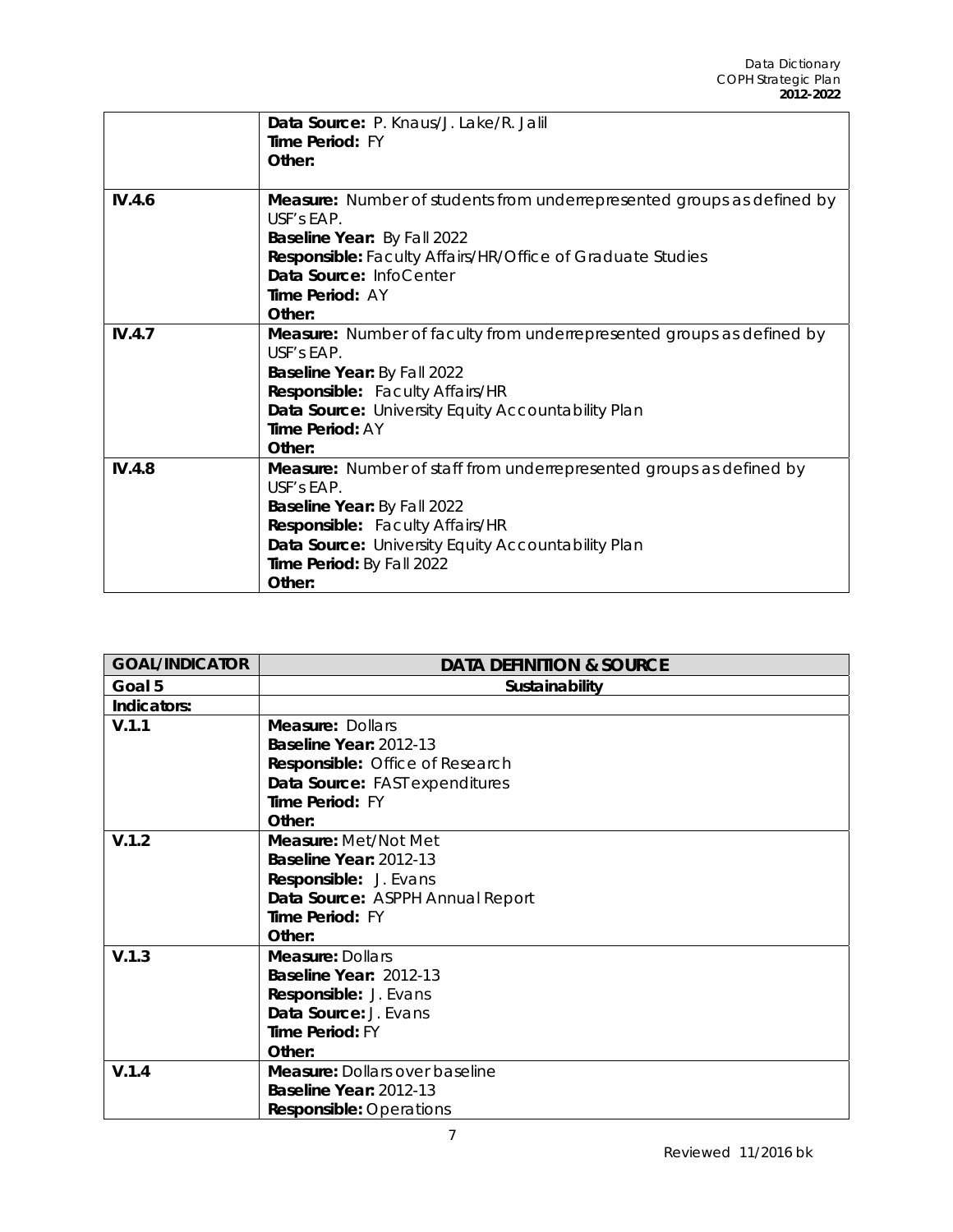|       | Data Source: FAST/HPCC Annual Report                                                                                                             |
|-------|--------------------------------------------------------------------------------------------------------------------------------------------------|
|       | Time Period: FY                                                                                                                                  |
|       | Other:                                                                                                                                           |
| V.1.5 | Measure: Percentage                                                                                                                              |
|       | Baseline Year: 2012-13                                                                                                                           |
|       | <b>Responsible: Operations</b>                                                                                                                   |
|       | Data Source: Foundation Report                                                                                                                   |
|       | Time Period: FY                                                                                                                                  |
|       | Other:                                                                                                                                           |
|       |                                                                                                                                                  |
| V.2.1 | Measure: Total number of active graduate students                                                                                                |
|       | Baseline Year: 2012-13                                                                                                                           |
|       | Responsible: Office of Graduate Studies/DH                                                                                                       |
|       | Data Source: Active Student Report from combined HART & WRS reports.                                                                             |
|       | Time Period: Fall only                                                                                                                           |
|       | <b>Other:</b> Active student is defined as enrolled in the current term or previous                                                              |
|       | three terms (HART definition).                                                                                                                   |
| V.2.2 | Measure: Total number of active undergraduate students                                                                                           |
|       | Baseline Year: 2012-13                                                                                                                           |
|       | Responsible: Academic and Student Affairs/DH                                                                                                     |
|       | Data Source: Active Student Report from combined HART & WRS reports.                                                                             |
|       | Time Period: Fall only                                                                                                                           |
|       | Other: Active student is defined as enrolled in the current term or previous                                                                     |
|       | two terms (HART definition). Measure from end-of-term report to capture all                                                                      |
|       | who declared during the term.                                                                                                                    |
| V.2.3 | Measure: Percent (incoming BSPH freshmen of total incoming BSPH                                                                                  |
|       |                                                                                                                                                  |
|       | students)                                                                                                                                        |
|       | <b>Baseline Year:</b>                                                                                                                            |
|       | Responsible: Academic and Student Affairs/DH                                                                                                     |
|       | Data Source: WRS report "active students by term".                                                                                               |
|       | Time Period: summer, fall, spring                                                                                                                |
|       | Other: Active student is defined as enrolled in the current term or previous                                                                     |
|       | two terms (HART definition). Measure from end-of-term report to capture all                                                                      |
|       | who declared during the term. Freshmen = 0-29 credit hours total (including                                                                      |
|       | transferred). Percent = BSPH freshmen declared during year divided by total                                                                      |
|       | BSPH declared during year.                                                                                                                       |
|       |                                                                                                                                                  |
| V.2.4 | Measure: Number of credit hours (grad and undergrad)                                                                                             |
|       | Baseline Year: 2012-13                                                                                                                           |
|       | <b>Responsible: Operations</b><br>Data Source: InfoCenter                                                                                        |
|       | Time Period: AY                                                                                                                                  |
|       |                                                                                                                                                  |
|       | Other: From left menu select Student Credit Hours. Report parameters:<br>Select: SCH Grad I/Grad II; Term = Academic Year; Benchmark = Final; In |
|       | State Out of State = All; Budget Entity = All; Campus = Tampa; Division =                                                                        |
|       | Public Health; Department = All                                                                                                                  |
|       | Do the same for undergrad                                                                                                                        |
| V.2.5 | <b>Measure: Dollars</b>                                                                                                                          |
|       | Baseline Year: 2012-13                                                                                                                           |
|       | <b>Responsible: Operations</b><br>Data Source: FAST/Foundation and Waiver Authority Reports                                                      |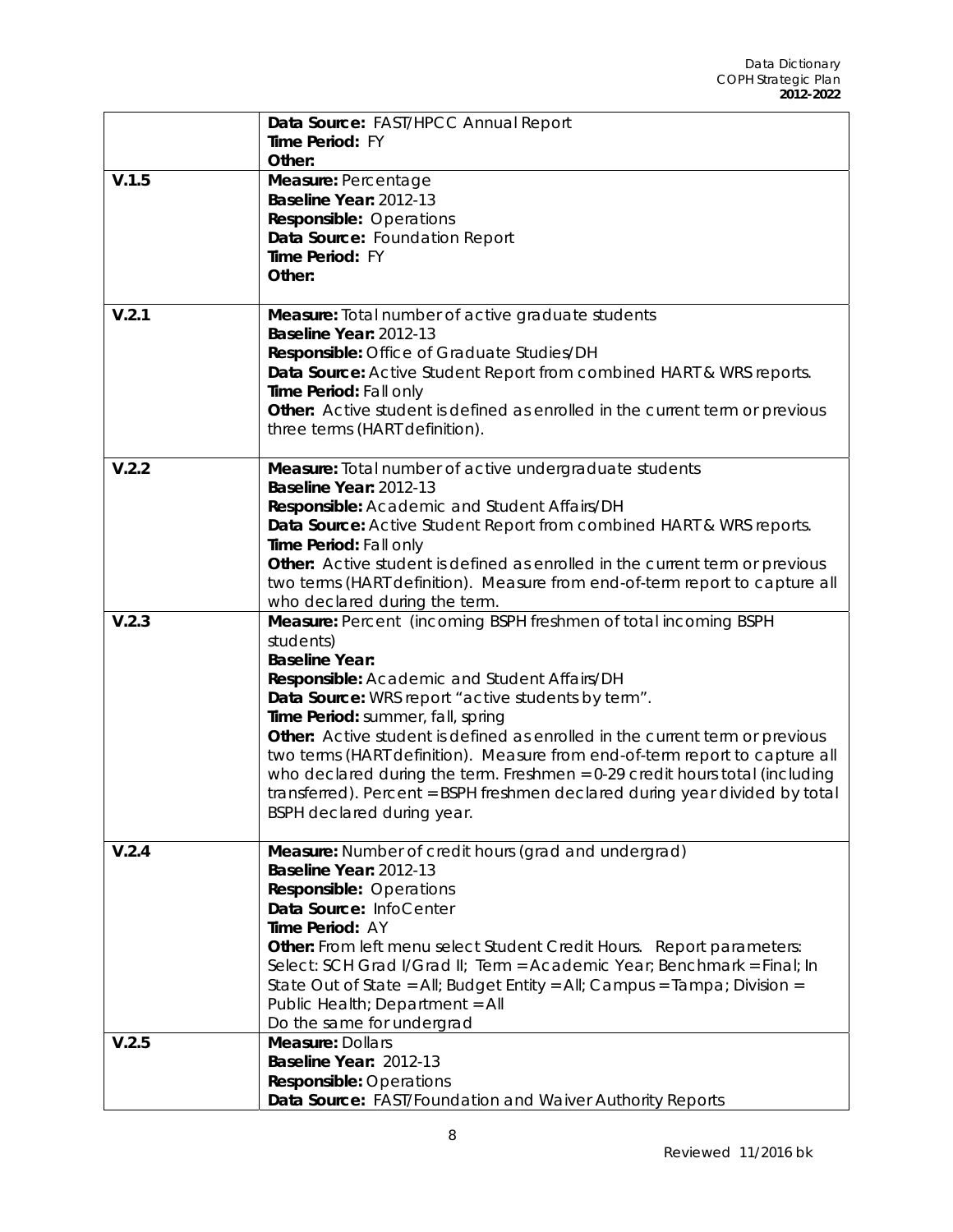|        | Time Period: FY<br>Other: Financial expense for FY plus waiver spreadsheets                                                                                                                                                                                                                                                                                                                                                                                                                                                     |
|--------|---------------------------------------------------------------------------------------------------------------------------------------------------------------------------------------------------------------------------------------------------------------------------------------------------------------------------------------------------------------------------------------------------------------------------------------------------------------------------------------------------------------------------------|
| V.2.6  | Measure: Total number of BSPH students graduated<br>Baseline Year: none<br>Responsible: Academic and Student Affairs/DH<br>Data Source: Hart graduation report<br>Time Period: AY<br>Other: Remove any duplicate students from report (report unique student<br>count)                                                                                                                                                                                                                                                          |
| V.2.7  | Measure: Total number of PHD students graduated<br><b>Baseline Year: none</b><br>Responsible: Office of Graduate Studies/DH<br>Data Source: Hart graduation report<br>Time Period: summer, fall, spring<br>Other: Remove any duplicate students from report (report unique student<br>count)                                                                                                                                                                                                                                    |
| V.2.8  | Measure: Total number of DrPH students graduated<br>Baseline Year: none<br>Responsible: Office of Graduate Studies/DH<br>Data Source: Hart graduation report<br>Time Period: summer, fall, spring<br>Other: Remove any duplicate students from report (report unique student<br>count)                                                                                                                                                                                                                                          |
| V.2.9  | Measure: Total number of Master's students graduated<br><b>Baseline Year: none</b><br>Responsible: Office of Graduate Studies/DH<br>Data Source: Hart graduation report<br>Time Period: AY<br>Other: Remove any duplicate students from report (report unique student<br>count - count students, not degrees - dual mph/mha counts as one).                                                                                                                                                                                     |
| V.2.10 | Measure: Percent of graduated BSPH students that graduated within 5<br>years<br>Baseline Year: none<br>Responsible: Academic and Student Affairs/DH<br>Data Source: "Graduation Application Status" report<br>Time Period: AY<br>Other: Remove any duplicate students from graduation report. From report,<br>use admit term and graduated term. Calculate time to degree (Enter Fall<br>2010 and graduate Fall 2014 = 13 terms = 4.3 years). #BSPH graduated in 5<br>or less years divided by total #BSPH graduated that year. |
| V.2.11 | Measure: Percent of graduated BSPH freshmen students that graduated<br>within 4 years<br>Baseline Year: none<br>Responsible: Academic and Student Affairs/DH<br>Data Source: Hart graduation report and WRS Active Student report<br>Time Period: AY<br>Other: Remove any duplicate students from graduation report. Include                                                                                                                                                                                                    |